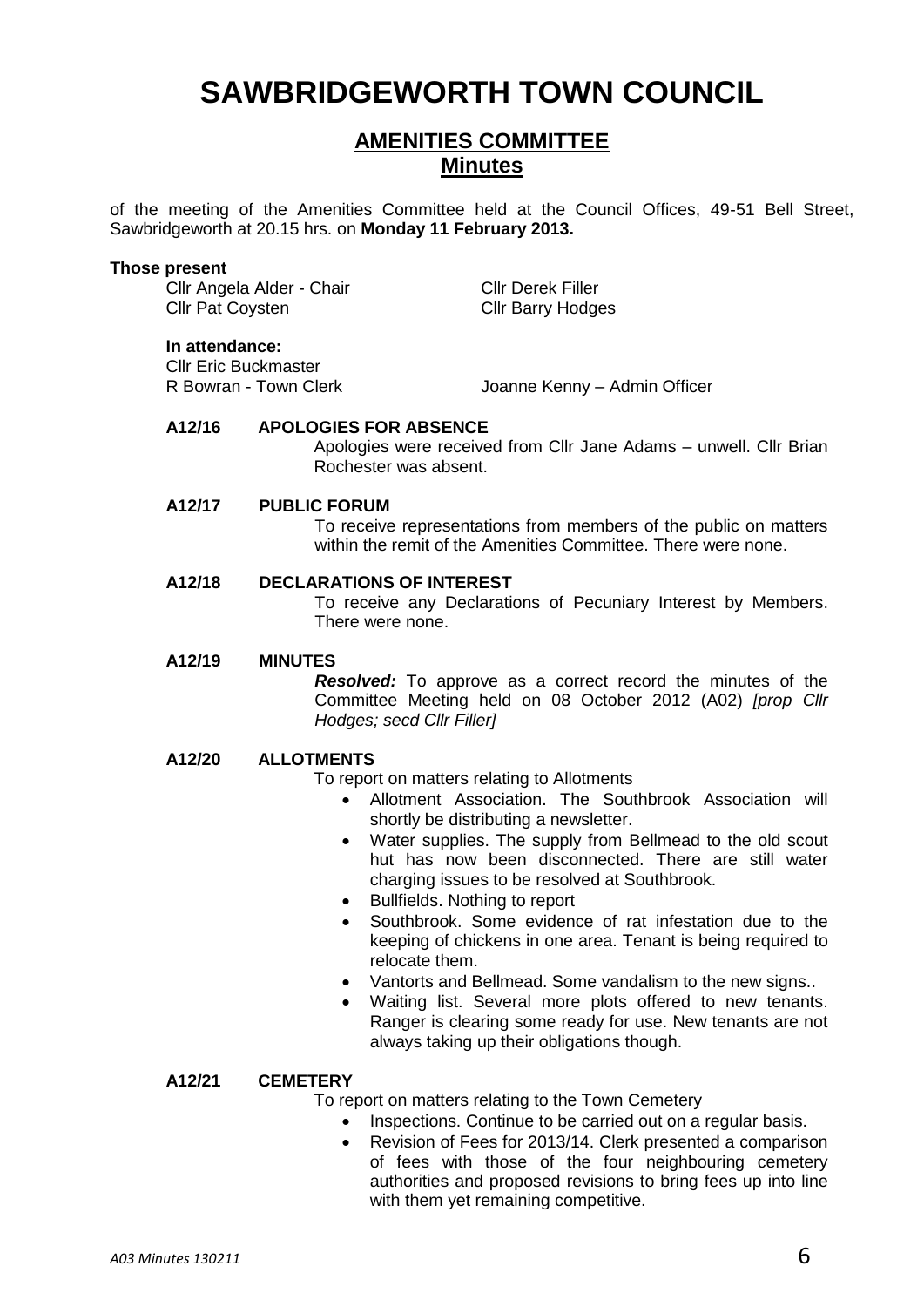*Resolved:* To adopt the proposed scale of revised fees. *[prop Cllr Hodges; secd Cllr Coysten]*

• Cemetery Expansion. One thousand hedging plants now in place around the boundaries.

#### **A12/22 OPEN SPACES & FOOTPATHS**

To report on matters relating to Footpaths and Open Spaces

- Vantorts Park
	- o No issues with either the park or the skateboard area of which we are aware.
- Bullfields
	- o No current issues, graffiti being removed by the management committee.
- West Road
	- o Inspection and maintenance.
	- o The new bench donated by Rotary will be publicised on Monday 18 February.
- Other areas
	- o Bell Street flower beds have been cleared.
	- o London Road flower beds have been cleared
- Footpaths
	- o General state is said to be good although the Footpaths Officer and the Ranger are carrying out a lot of clearance that is the responsibility of other agencies.
	- o Herts Highways have cleared a number of hot spots where overhanging canopies are contributing to debris on footpaths.
	- o It was noted that the footpath near the Spellbrook Lane cross roads was obstructed by brambles.

#### **A12/23 CIVIC AMENITIES**

- To report on matters relating to Civic Amenities
	- Ranger activities
		- o Report on current arrangements. Steve Parrish is now taking on the role of caretaker for The Manor.
		- Farmers' Market
			- o Report on November and December markets. General feedback was good although consensus was that the market looks smaller than before because of the new layout.
			- o Plans for the future of the market. EHDC have declined to grant a new Farmers' Market licence for every month in the new year on the grounds that there are too many non-farmers stalls. New application made for a Commercial Market.
			- o All About Sawbridgeworth (AAS) to be involved in broadening the scope of the market. New approach will require liaison with EHDC.
		- Facilities at The Manor
			- o Official Opening by the Mayor on 20 March with invited guests.
			- o Open Day 10:00 to 13:00 on Saturday 23 March.
			- o Chamber Hire Fees for 2013/14. Clerk presented a comparison of fees with those of the other main venues in the town and proposed a scale of charges for the use of the Chamber.